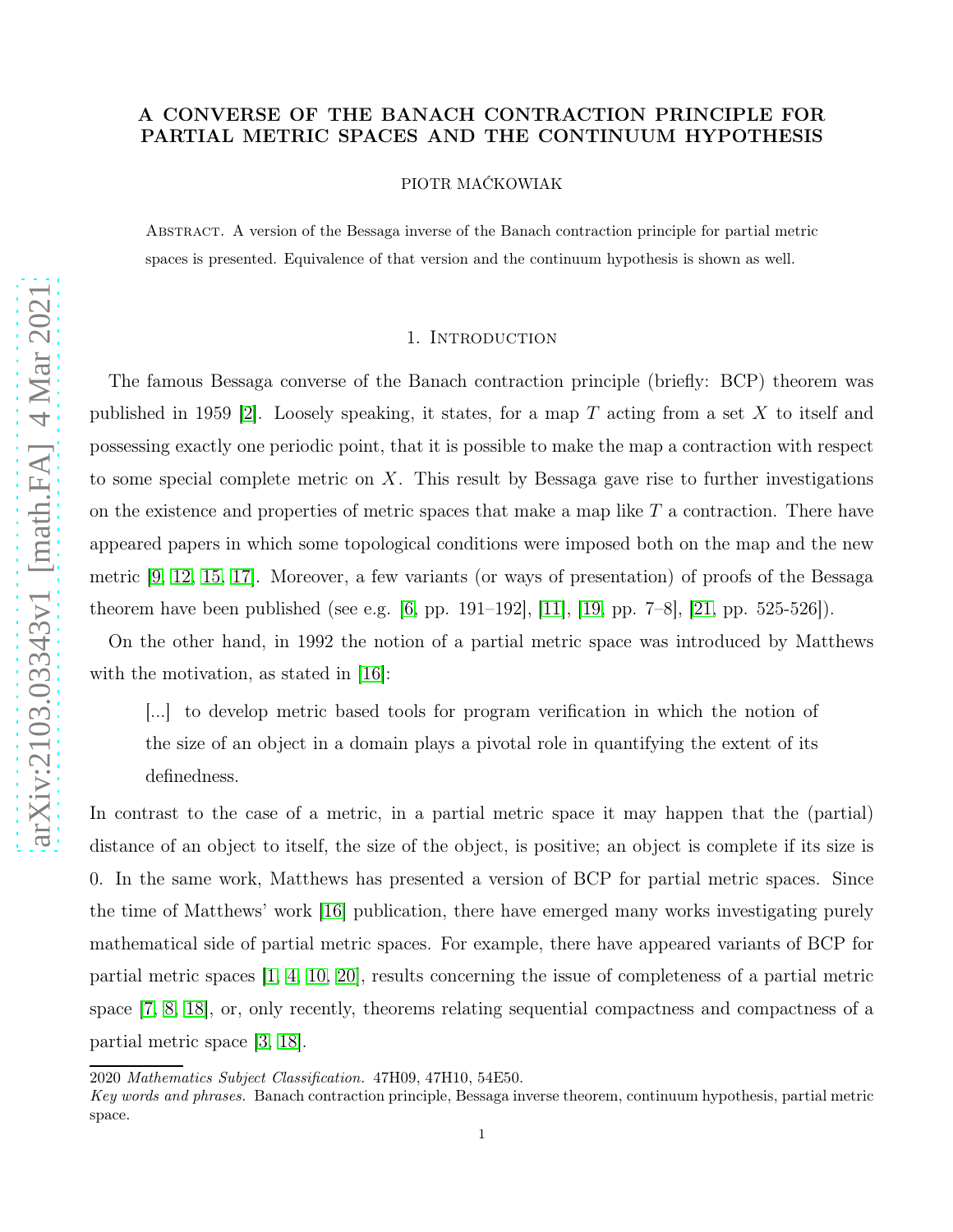#### 2 P.MAĆKOWIAK

As we have mentioned, the paper [\[16\]](#page-8-7) contains a version of BCP for partial metric spaces. It seems natural to ask whether there is a Bessaga–type converse of the Banach contraction principle in partial metric setting. As long as one considers maps that have exactly one periodic point the answer is clear: since a metric space is also a partial metric space, an answer given in a metric setting also addresses the question in a partial metric setting. In this paper, basing on a special version of BCP formulated by D.Ilić, V.Pavlović and V.Rakočević in [\[10\]](#page-8-10), we show that a version of Bessaga's theorem on the inverse of BCP holds in a partial metric setting as well. Let us emphasize an essential fact that the version of BCP presented in [\[10\]](#page-8-10) does not exclude multiplicity of fixed points. To be more accurate, a map may have continuum of fixed points and still meet assumptions of BCP in partial metric setting [\[10\]](#page-8-10). Interestingly, the inverse of BCP for partial metric spaces we propose is equivalent to the validity the continuum hypothesis (in short, CH).

The next section presents necessary notations and notions related to partial metric spaces. Section [3](#page-2-0) contains main results of the paper. It includes a new version of proof of the Bessaga theorem, the statement and the proof of BCP inverse in partial metric setting. Finally, the equivalence of the latter theorem and CH is formulated and proved.

# 2. Preliminaries

We denote by N the set of positive integers,  $\mathbb{N}_0 := \mathbb{N} \cup \{0\}$ ,  $[n] := \{1, \ldots, n\}$ ,  $[n]_0 := [n] \cup \{0\}$ ,  $n \in \mathbb{N}$ . The set of non-negative real numbers is denoted by  $\mathbb{R}_+ := \{x \in \mathbb{R} : x \geq 0\}$ ,  $\aleph_0$  is the cardinality of  $\mathbb N$  and  $\mathfrak c = 2^{\aleph_0}$  is the cardinality of  $\mathbb R$ .

Let a set X and a map  $T: X \to X$  be given. For any point  $x \in X$  we put  $T^0(x) := x, T^1(x) := x$  $T(x), \ldots, T^n(x) := (\underbrace{T \circ \ldots \circ T}_{n \text{ times}})(x), n \in \mathbb{N}, x \in A$ . The orbit of a point  $x \in X$  (under the map n times T) is the set  $O^T(x) := \{x_n^T : n \in \mathbb{N}_0\} \subset X$ , where  $x_n^T := T^n(x)$ ,  $n \in \mathbb{N}_0$ ; if there is no ambiguity we write  $O(x)$  and  $x_n$  instead of  $O^T(x)$  and  $x_n^T$ , respectively. If a point  $x \in X$  is a periodic point of T, then  $O^T(x)$  is a finite set; otherwise it is infinite. By  $p_{x'}(x)$  we denote the first  $n \in \mathbb{N}_0$  for which  $x_n^T \in O(x')$ ; if there is no such n, then  $p_{x'}(x) := +\infty$ . It is clear that  $p_{x'}(x) = p_{x'}(T(x)) + 1$ if  $x \notin O^T(x')$ . Moreover,  $O^T(x) \subset O^T(x')$  for  $x \in O^T(x')$ .

Fix now a nonempty set X. A function  $p: X \times X \to \mathbb{R}_+$  that satisfies, for any  $x, z, y \in X$ , the conditions

- (1)  $x = y \Leftrightarrow p(x, x) = p(x, y) = p(y, y);$
- (2)  $p(x, x) \leq p(y, x);$
- (3)  $p(x, y) = p(y, x);$
- (4)  $p(x, y) \leq p(x, z) + p(z, y) p(z, z)$ .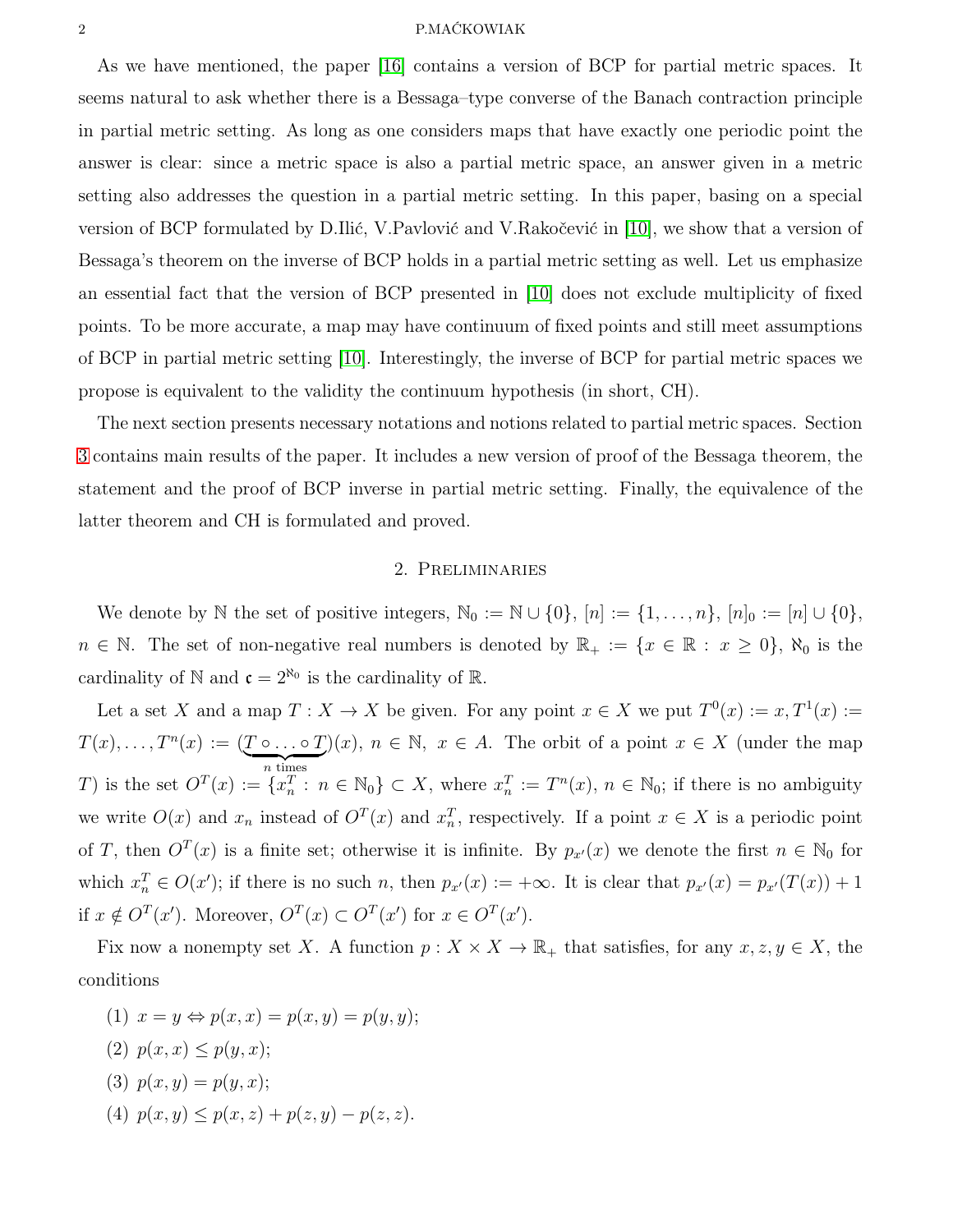is called a partial metric on X. The pair  $(X, p)$  is then called a partial metric space. If  $p(x, x) = 0$ ,  $x \in X$ , then the partial metric p is a metric and the pair  $(X, p)$  is a metric space. For a given partial metric space  $(X, p)$  define (cf. [\[10\]](#page-8-10))

$$
\rho_p := \inf \{ p(x, x) : x \in X \}, \quad X_p := \{ x \in X : p(x, x) = \rho_p \}.
$$

Observe that it may happen that  $X_p = \emptyset$ .

Let us fix a partial metric space  $(X, p)$ . We say that a sequence  $(x_n)_{n\in\mathbb{N}}$  of elements of X converges to  $x \in X$  if  $\lim_{n\to\infty} p(x_n, x) = p(x, x)$  for some  $x \in X$ . As usually, in this case the point x is called a limit of the sequence  $(x_n)_{n\in\mathbb{N}}$ . In general, partial metric spaces are not Hausdorff spaces and the limit may not be unique. A sequence  $(x_n)_{n\in\mathbb{N}}$  in X properly converges to  $x \in X$ , if it converges to x and  $\lim_{n\to\infty} p(x_n, x_n) = p(x, x)$ . Is is clear that if  $\lim_{n\to\infty} p(x_n, x) = p(x, x)$  and  $\lim_{n\to\infty} p(x_n, x_n) = p(x, x)$ , then  $\lim_{m,n\to\infty} p(x_m, x_n) = p(x, x)$ . There exist partial metric spaces such that some convergent series in these spaces do not converge properly. A sequence  $(x_n)_{n\in\mathbb{N}}$  in X is a Cauchy sequence if there exists the limit  $\lim_{n,m\to\infty} p(x_n, x_m) \in \mathbb{R}_+$ . The partial metric space  $(X, p)$  is complete if every Cauchy sequence  $(x_n)_{n\in\mathbb{N}}$  of elements of X is properly convergent. The partial metric space  $(X, p)$  is 0-complete if every Cauchy sequence  $(x_n)_{n\in\mathbb{N}}$  elements of X such that  $\lim_{n,m\to\infty} p(x_n, x_m) = 0$  properly converges to some element  $x \in X$ .

<span id="page-2-0"></span>The above definitions related to partial metric spaces, many references and interrelationships can be found in [\[5\]](#page-8-15).

### 3. RESULTS

We shall use the following lemmas first of which is obvious while the second is a small modification of a lemma from [\[11\]](#page-8-6).

<span id="page-2-1"></span>**Lemma 1.** *For all*  $a, b, c \in \mathbb{R}$ ,  $\max\{a, b\}$  ≤  $\max\{a, c\}$  +  $\max\{c, b\}$  − *c*.

<span id="page-2-2"></span>**Lemma 2.** Let X be any nonempty set and  $\alpha \in (0,1)$  be an arbitrarily fixed number. If a map  $T: X \to X$  possesses exactly one fixed point, the following statements are equivalent:

- (1) *there exists a complete metric* d *on* X *such that*  $d(T(x), T(y)) \leq \alpha d(x, y), x, y \in X$ , that is, T is  $\alpha$ -contraction on the complete metric space  $(X, d)$ ;
- (2) *there exists a map*  $\varphi: X \to \mathbb{R}_+$  *such that*  $\varphi^{-1}(0) = {\overline{x}}$  *and*  $\varphi(T(x)) \leq \alpha \varphi(x)$ ,  $x \in X$ *.*

*Proof.* If d is a complete metric on X for which (1) is true, it suffices to put  $\varphi(x) := d(x, \overline{x}), x \in X$ . If  $\varphi$  is as in assertion (2), then define  $d(x, y) := \max{\varphi(x), \varphi(y)}$ ,  $x \neq y$ ,  $x, y \in X$ , and  $d(x, x) :=$ 0,  $x \in X$ . By Lemma [1](#page-2-1) it is clear that d is a metric on X. A sequence  $(x_n)_{n \in \mathbb{N}}$  in  $(X, d)$  is Cauchy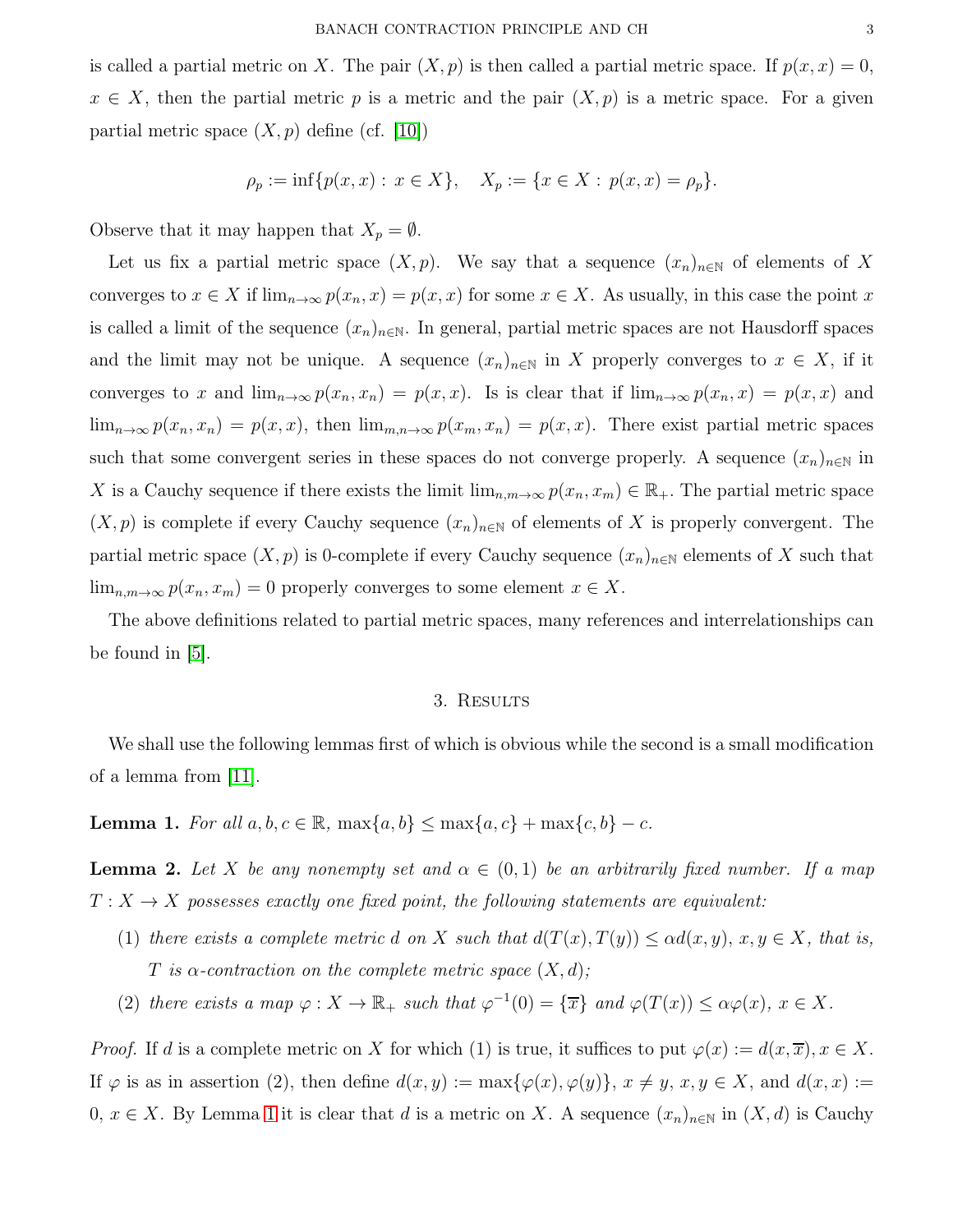### 4 P.MAĆKOWIAK

if and only if  $\varphi(x_n)$  is either eventually constant or arbitrarily close to 0 for large n. In the latter case,  $\lim_{n\to\infty} d(x_n, \overline{x}) = \lim_{n\to\infty} \max{\{\varphi(x_n), \varphi(\overline{x})\}} = \lim_{n\to\infty} \max{\{\varphi(x_n), 0\}} = 0 = d(\overline{x}, \overline{x})$ . So, the metric space  $(X, d)$  is complete. That  $d(T(x), T(y)) \leq \alpha d(x, y), x, y \in X$ , is obvious.

3.1. Bessaga theorem in metric setting. Here we present a proof of the Bessaga theorem. Our proof is novel to a limited extent only, however, the main reason to keep it here is that we use it in the later part on the paper.

<span id="page-3-1"></span>**Theorem 3** (cf. [\[2\]](#page-8-0)). For a nonempty set X and a map  $T: X \to X$ , let there be exactly one point  $\overline{x} \in X$  for which  $\overline{x} = T(\overline{x})$ . Suppose also that  $x \neq T^{n}(x)$ ,  $n \in \mathbb{N}$ ,  $x \in X\setminus {\overline{x}}$ . For each  $\alpha \in (0,1)$ *there exists a complete metric d on* X *such that*  $d(T(x), T(y)) \leq \alpha d(x, y), x, y \in X$ .

*Proof.* We shall prove that claim (2) of Lemma [2](#page-2-2) is satisfied. Recall that, for any  $x \in X$ ,  $x_n :=$  $T^n(x)$ ,  $n \in \mathbb{N}_0$ , and  $O(x) := \{x_n : n \in \mathbb{N}_0\}$ . Observe that the only periodic point of T is the unique fixed point  $\overline{x}$ . For  $x \in X$ , denote  $V_x := \bigcup \{O(y) : y \in X \text{ and } O(y) \cap O(x) \neq \emptyset\}$ . By this definition, for any  $x, x' \in X$ , we have  $x \in V_x$ , and either  $V_x \cap V_{x'} = \emptyset$  or  $V_x = V_{x'}$ . Indeed, suppose that  $z \in V_x \cap V_{x'}$ . There are  $y \in V_x$ ,  $y' \in V_{x'}$  with  $z \in O(y)$  and  $z \in O(y')$ . But  $O(y) \cap O(x) \neq \emptyset$  and  $O(y)\cap O(x) \neq \emptyset$ . Therefore,  $O(z)\cap O(x) \neq \emptyset$  and  $O(z)\cap O(x') \neq \emptyset$ . Thus, there exist  $m_z, n_z, n'_z \in \mathbb{N}_0$ such that  $z_{m_z+q} = x_{n_z+q} = x'_{n'_z+q}$  for all  $q \in \mathbb{N}_0$ . Now, let  $a \in V_x$ . It follows that  $a_{m_a+r} = x_{n_a+r}$  for some  $m_a, n_a \in \mathbb{N}$  and all  $r \in \mathbb{N}_0$ . It suffices to choose  $q, r \in \mathbb{N}_0$  such that  $m_z + q = m_a + r$  (which is always possible) to get  $a_{m_a+r} = x_{n_z+q} = x'_{n'_z+q}$  and, in consequence,  $a \in V_{x'}$ . This shows that  $V_x = V_{x'}$ , if  $V_x \cap V_{x'} \neq \emptyset$ .

By the above considerations,  $X = \bigcup_{\hat{x} \in W} V_{\hat{x}}$ , for a set  $W \subset X$  such that  $V_{\hat{x}} \cap V_{\hat{x}'} = \emptyset$  if  $\hat{x} \neq \hat{x}'$ ,  $\widehat{x}, \widehat{x}' \in W$ . The existence of the set W is a consequence of the axiom of choice: the relation ∼ defined by  $x \sim y \Leftrightarrow V_x = V_y$  is an equivalence relation on X and to construct W we just pick an element from each equivalence class of  $\sim$  and include it into W. Without loss of generality we also assume that  $\overline{x} \in W$ .

Let us define  $\varphi_{\overline{x}} : V_{\overline{x}} \to \mathbb{R}_+$  by  $\varphi_{\overline{x}}(x) := \alpha^{-p_{\overline{x}}(x)}$ ,  $x \in X \setminus {\overline{x}}$ , and  $\varphi_{\overline{x}}(\overline{x}) := 0$ . Since  $O(\overline{x}) = {\overline{x}}$ for  $x \in V_{\overline{x}}\setminus{\overline{x}}$ , we have  $p_{\overline{x}}(T(x)) = p_{\overline{x}}(x) - 1$ . Consequently,  $\varphi_{\overline{x}}(T(x)) \leq \alpha^{-(p_{\overline{x}}(x)-1)} = \alpha \varphi_{\overline{x}}(x)$ ,  $x \in$  $V_{\overline{x}}\backslash {\overline{x}}$ , with strict inequality only if  $T(x) = \overline{x}$ . Obviously,  $\varphi_{\overline{x}}(T(\overline{x})) = 0 \le \alpha \varphi_{\overline{x}}(\overline{x}) = 0$ .

For  $\widehat{x} \in W \backslash {\overline{x}}$ , define  $\varphi_{\widehat{x}} : V_{\widehat{x}} \to \mathbb{R}_+$  by

<span id="page-3-0"></span>
$$
\varphi_{\widehat{x}}(x) := \alpha^{-p_{\widehat{x}}(x) + p_{w(x)}(\widehat{x})},\tag{1}
$$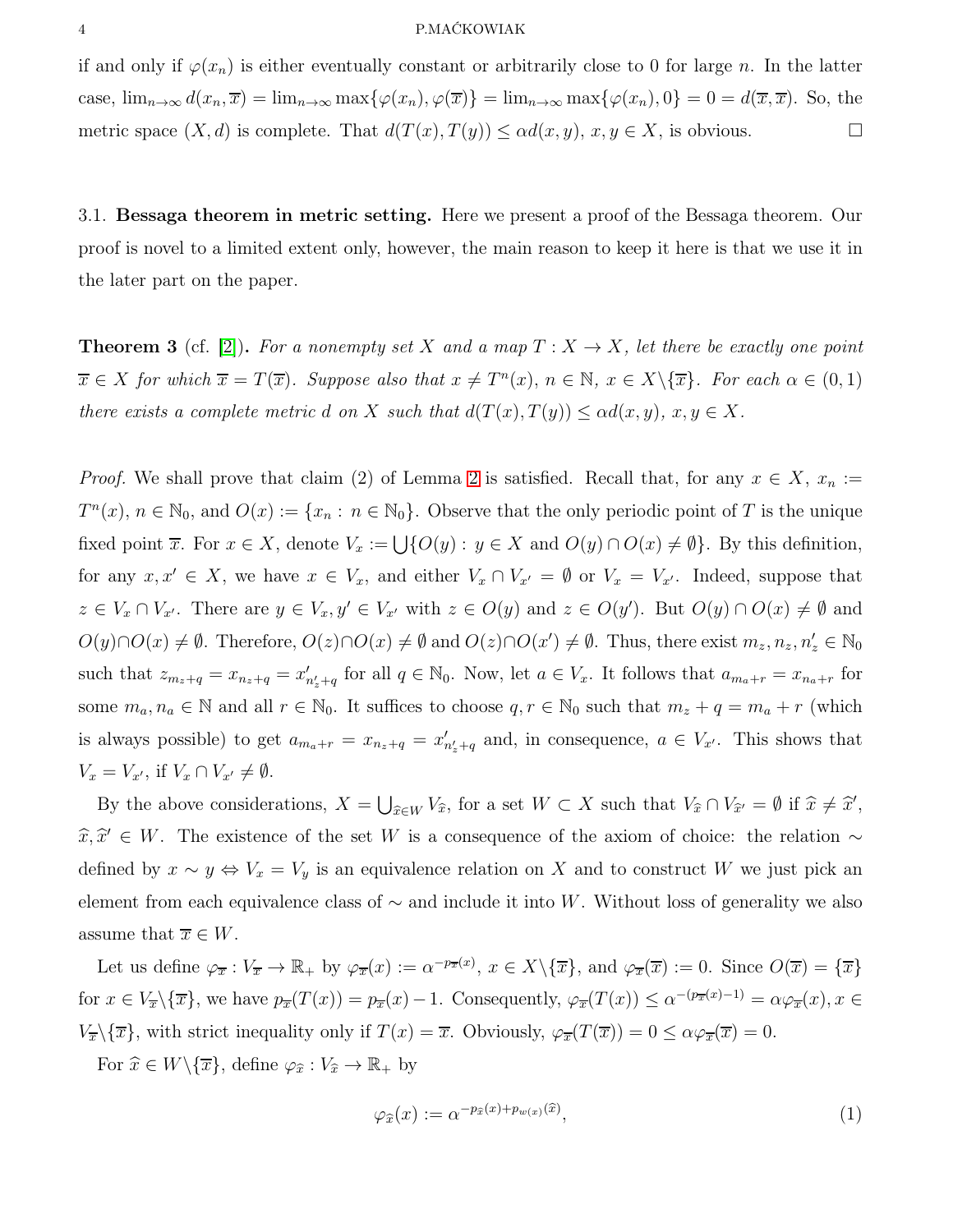where  $w(x) := T^{p_{\widehat{x}}(x)}(x), x \in V_{\widehat{x}}; w(x)$  is simply the first term of the sequence  $x_0, x_1, \ldots$  that belongs to  $O(\hat{x})$ . Moreover,  $p_{\hat{x}}(\hat{x}_n) = 0$  (by definition of  $p_{\hat{x}}(\cdot)$ ),  $p_{\hat{x}_n}(\hat{x}) = n$  (since  $\hat{x}$  is not periodic) which results in  $w(\widehat{x}_n) = \widehat{x}_n, n \in \mathbb{N}_0$ .

Formula [\(1\)](#page-3-0) and equality  $\hat{x}_n = w(\hat{x}_n)$  imply  $\varphi_{\hat{x}}(\hat{x}_n) = \alpha^{-p_{\hat{x}}(\hat{x}_n) + p_{w(\hat{x}_n)}(\hat{x})} = \alpha^{p_{w(\hat{x}_n)}(\hat{x})} = \alpha^n, n \in \mathbb{N}_0$ . Hence,  $\varphi_{\widehat{x}}(T(\widehat{x}_n)) = \varphi_{\widehat{x}}(\widehat{x}_{n+1}) = \alpha^{n+1} = \alpha \alpha^n = \alpha \varphi_{\widehat{x}}(\widehat{x}_n)$  as  $n \in \mathbb{N}_0$ . For  $x \in V_{\widehat{x}}\backslash O(\widehat{x})$ , we obtain

$$
\varphi_{\widehat{x}}(T(x)) = \alpha^{-p_{\widehat{x}}(T(x)) + p_{w(T(x))}(\widehat{x})} = \alpha^{-(p_{\widehat{x}}(x) - 1) + p_{w(T(x))}(\widehat{x})} = \alpha^{-(p_{\widehat{x}}(x) - 1) + p_{w(x)}(\widehat{x})} = \alpha \varphi_{\widehat{x}}(x),
$$

where we used the equality  $w(T(x)) = w(x)$ ,  $x \in V_{\hat{x}}\backslash O(\hat{x})$ . Now, let  $\varphi : X \to \mathbb{R}_+$  be defined by  $\varphi(x) := \varphi_{\widehat{x}}(x)$ , where  $\widehat{x} \in W$  is the unique element of W with  $x \in V_{\widehat{x}}$ . It follows that  $\varphi$  satisfies the conditions of Lemma [2.](#page-2-2)(2).

3.2. Bessaga theorem in partial metric setting. In [\[10\]](#page-8-10) there is stated and proved a theorem which we find as a natural counterpart of the Banach contraction principle for partial metric spaces.

<span id="page-4-0"></span>Theorem 4 (cf. Theorem 3.1 in [\[10\]](#page-8-10)). *Let* (X, p) *be a complete partial metric space and suppose that*  $T: X \to X$  *is a map satisfying the following condition* 

$$
p(T(x), T(y)) \le \max\{\alpha p(x, y), p(x, x), p(y, y)\},\
$$

 $x, y \in X$ , where  $\alpha \in (0,1)$  *is fixed. Then there exists a unique point*  $\overline{x} \in X_p$  *for which*  $T(\overline{x}) = \overline{x}$ *. Moreover,*  $\lim_{n\to\infty} p(T^n(x), \overline{x}) = p(\overline{x}, \overline{x}) = \lim_{m,n\to\infty} p(T^n(x), T^m(x))$  *for any*  $x \in X_p$ *.* 

By slightly modifying the original proof of Theorem [4](#page-4-0) one can prove the next theorem.

**Theorem 5.** Let  $(X, p)$  be a 0–complete partial metric space. Suppose that  $T : X \to X$  is a map *satisfying the following condition*

<span id="page-4-1"></span>
$$
p(T(x), T(y)) \le \max\{\alpha p(x, y), p(x, x), p(y, y)\},\tag{2}
$$

 $x, y \in X$ , where  $\alpha \in (0,1)$  *is fixed. Then there exists a unique point*  $\overline{x} \in X_p$  *for which*  $T(\overline{x}) = \overline{x}$ *. Moreover,*  $\lim_{n\to\infty} p(T^n(x), \overline{x}) = p(\overline{x}, \overline{x}) = \lim_{m,n\to\infty} p(T^n(x), T^m(x))$  *for any*  $x \in X_p$ *.* 

Notice that if a map T satisfies condition [\(2\)](#page-4-1), then for any  $a \in \mathbb{R}$  there exists at most one fixed point  $x_a$  of T for which  $p(x_a, x_a) = a$ . Therefore, any such a map has at most continuum of fixed points, that is, card $\{x \in X : x = T(x)\} \leq \mathfrak{c}$ .

It turns out that a version of the Bessaga theorem holds true in partial metric spaces.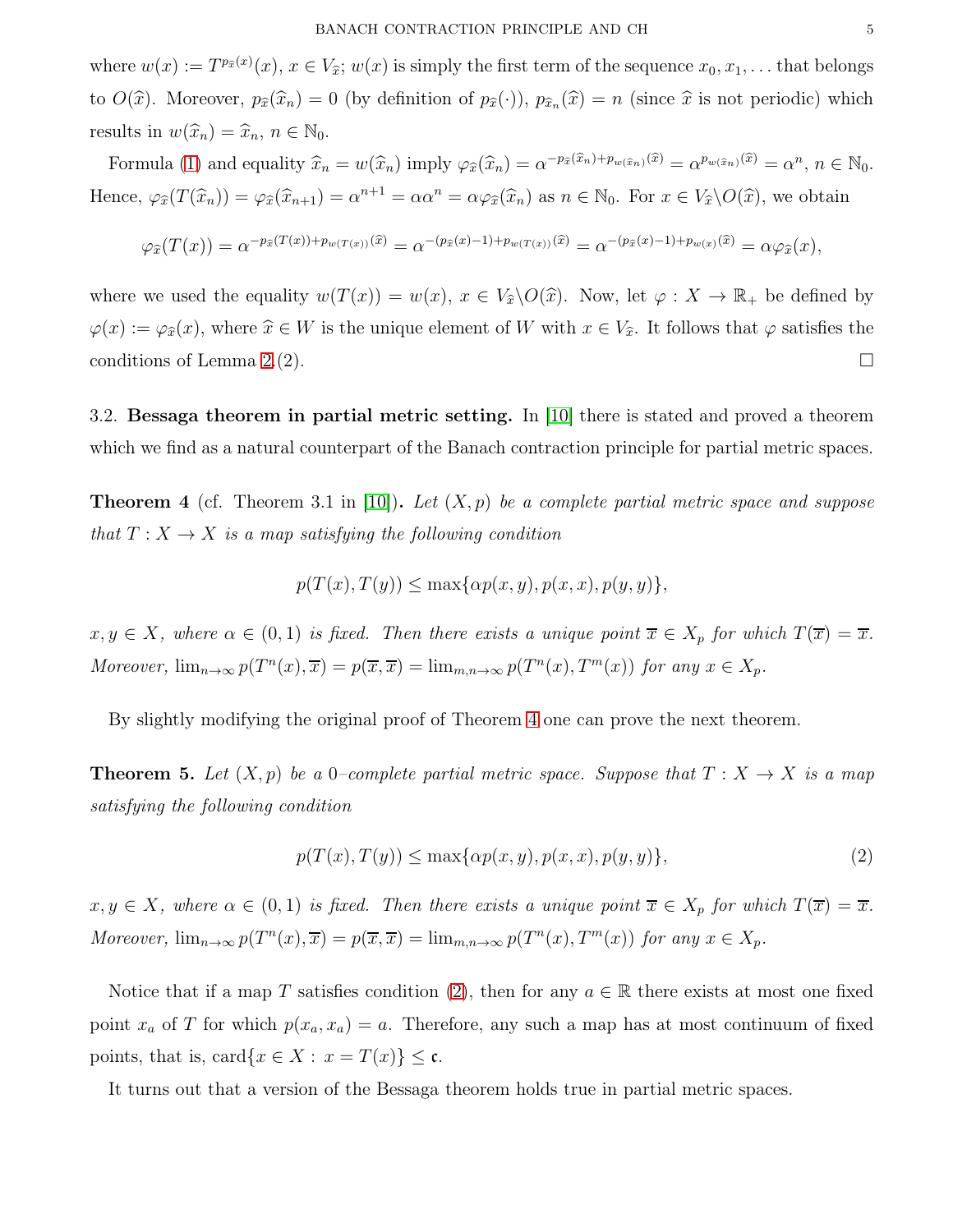<span id="page-5-1"></span>**Theorem 6.** Let X be a nonempty set and  $T: X \rightarrow X$  be a map such that the nonempty set  $A := \{x \in X : x = T(x)\}\$  *of its fixed points is of cardinality at most continuum, that is, card* $(A) \leq \mathfrak{c}$ *. Suppose also that*  $x \neq T^{n}(x)$ ,  $n \in \mathbb{N}, x \in X \backslash A$ *. For each*  $\alpha \in (0,1)$  *there exists a partial metric* p *on* X *such that* (X, p) *is a* 0*-complete partial metric space and it holds*

<span id="page-5-0"></span>
$$
p(T(x),T(y)) \le \max\{\alpha p(x,y), p(x,x), p(y,y)\},\tag{3}
$$

 $x, y \in X$ *. If CH holds, that is,* card $(A) = c$  *if*  $\aleph_0 < \text{card}(A) \leq c$ *, then the space*  $(X, p)$  *is a complete partial metric space.*

*Proof.* We shall prove the claim in a way similar to the method presented in the proof of Theorem [3.](#page-3-1) However, this time we do not have Lemma [2](#page-2-2) at hand. As previously, for  $x \in X$ , denote  $V_x := \bigcup \{O(y) : y \in X \text{ and } O(y) \cap O(x) \neq \emptyset\}.$  Choose any  $\overline{x} \in A$ . Define  $X_1 := \bigcup_{x \in A \setminus {\{\overline{x}\}}} V_x$  and  $X_0 := X \backslash X_1$ . Observe that  $T(X_i) \subset X_i$ ,  $i = 0, 1$ , and  $X_0 \cap X_1 = \emptyset$ . Moreover, there is exactly one fixed point of T that belongs to  $X_0$ , namely  $\overline{x}$ , and there are no other periodic points of T in  $X_0$ . Therefore,  $X_0 = V_{\overline{x}} \cup \bigcup_{\widehat{x} \in W} V_{\widehat{x}}$ , for a set  $W \subset X_0 \setminus {\overline{x}}$ , and  $V_x \cap V_y = \emptyset$  for  $x \neq y$ ,  $x, y \in A \cup W$  (see the proof of Theorem [3\)](#page-3-1). Let  $h : A \setminus {\overline{x}} \to (\alpha, 1)$  be an injection – it exists by the assumption that card(A)  $\leq$  c. If card(A)  $\leq$  N<sub>0</sub>, then we assume that either  $h(A\setminus\{\overline{x}\})$  is discrete or it has exactly one accumulation point in  $(\alpha, 1)$ . Under the continuum hypothesis, if  $card(A) = \mathfrak{c}$  we may assume that  $h(A\setminus\{\overline{x}\})$  is a closed subinterval of  $(\alpha + \varepsilon, 1 - \varepsilon)$  for some  $\varepsilon > 0$ .

We shall now define a function  $\varphi: X \to \mathbb{R}_+$  with help of which we will construct a partial metric on X. For any  $x \in X$ , by  $\hat{x}$  we denote the unique  $y \in A \cup W$  with  $x \in V_y$ . Hence,  $\hat{x} = x, x \in A$ . For  $x \in X$  we define a map  $\varphi: X \to \mathbb{R}_+$  by

$$
\varphi(x) := \begin{cases}\n0 & \text{if } x = \overline{x}, \\
\alpha^{-p_{\overline{x}}(x)} & \text{if } x \in V_{\overline{x}} \setminus {\overline{x}}, \\
\alpha^{-p_{\widehat{x}}(x) + p_{w(x)}(\widehat{x})} & \text{if } x \in X_0 \setminus V_{\overline{x}}, \\
\alpha^{-p_{\widehat{x}}(x)} h(\widehat{x}) & \text{if } x \in X_1.\n\end{cases}
$$

It follows that  $\varphi(T(x)) \leq \alpha \varphi(x)$ ,  $x \in X \backslash A$ , with strict inequality only if  $T(x) = \overline{x}$  (see the proof of Theorem [3](#page-3-1) for details). Moreover,  $\varphi(x) \geq \alpha$ ,  $x \in X_1$ .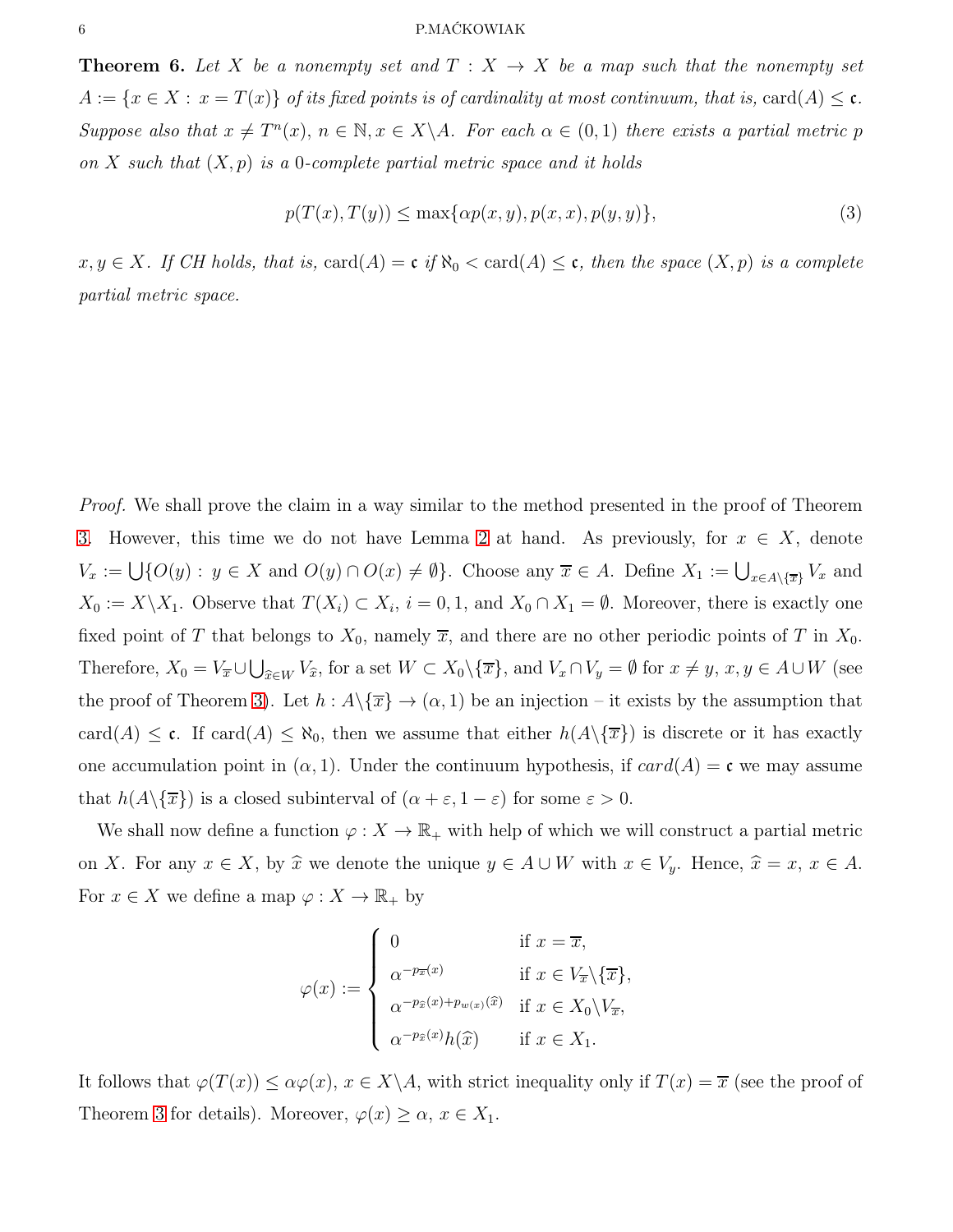Let us now define a function  $p: X \times X \to \mathbb{R}_+$  by

$$
p(x,y) := \begin{cases} \max{\{\varphi(x), \varphi(y)\}} & \text{if } x \neq y, x, y \in X \backslash A, \\ \max{\{\frac{1}{2}\varphi(x), \frac{1}{2}\varphi(y)\}} & \text{if } x \neq y, x, y \in A, \\ \max{\{\frac{1}{2}\varphi(x), \varphi(y)\}} & \text{if } x \neq y, x \in A, y \in X \backslash A, \\ \max{\{\varphi(x), \frac{1}{2}\varphi(y)\}} & \text{if } x \neq y, x \in X \backslash A, y \in A, \\ 0 & \text{if } x = y, x \in X_0, \\ \frac{1}{2}\varphi(x) & \text{if } x = y, x \in X_1. \end{cases}
$$

The function p is a partial metric on X. It is obvious that p is nonnegative and symmetric. Observe that  $p(x, x) \leq \frac{1}{2}$  $\frac{1}{2}\varphi(x) \leq \max\{\frac{1}{2}$  $\frac{1}{2}\varphi(x),\frac{1}{2}$  $\frac{1}{2}\varphi(y)\}\leq p(x,y)$ , provided  $x\neq y$ ,  $x,y\in X$ . Therefore,  $p(x, x) \leq p(x, y), x, y \in X$ . To prove the triangle inequality for partial metrics assume that  $x, y, z \in$ X. If  $x = y$ , then  $p(x, y) = p(x, x) \leq p(x, z) \leq p(x, z) + p(z, y) - p(z, z)$ . If  $x = z$ , then  $p(x, y) = p(x, y)$  $p(z, y) \leq p(x, z) + p(z, y) - p(z, z)$ ; the case  $z = y$  is now obvious. So, let  $x \neq z \neq y \neq x$ . There are  $a, b, c \in \{\frac{1}{2}, 1\}$  for which  $p(x, y) = \max\{a\varphi(x), b\varphi(y)\}, p(x, z) = \max\{a\varphi(x), c\varphi(z)\}\$  and  $p(z, y) =$  $\max\{c\varphi(z), b\varphi(y)\}.$  Thus, by Lemma [1](#page-2-1) and nonnegativity of  $\varphi$ ,  $p(x, y) = \max\{a\varphi(x), b\varphi(y)\}\leq$  $\max\{a\varphi(x),c\varphi(z)\}+\max\{c\varphi(z),b\varphi(y)\}-c\varphi(z)\leq p(x,z)+p(z,y)-\frac{1}{2}$  $\frac{1}{2}\varphi(z) = p(x, z) + p(z, y) - p(z, z).$ 

We now show that  $p(x, y) = p(x, x) = p(y, y)$  implies  $x = y$ . If  $p(x, x) = 0$ , then  $x, y \in X_0$ , but p restricted to  $X_0 \times X_0$  is a metric on  $X_0$  (see the proof of Theorem [3\)](#page-3-1), so  $x = y$ . Suppose that  $p(x, x) >$ 0. Hence,  $x, y \in X_1$  and  $\varphi(x) > 0, \varphi(y) > 0$  which entails that  $p(x, y) = \max\{\frac{1}{2}, \frac{1}{2}, \frac{1}{2}, \frac{1}{2}\}$  $\frac{1}{2}\varphi(x),\frac{1}{2}$  $\frac{1}{2}\varphi(y)\} > 0$ and, consequently,  $x, y \in A \setminus {\overline{x}}$ . Now, if  $x \neq y$ , then  $h(x) \neq h(y)$  and, equivalently,  $\varphi(x) \neq \varphi(y)$ which is impossible. Therefore,  $x = y$  and we have just shown that the pair  $(X, p)$  is a partial metric space.

To prove 0-completeness notice that  $\lim_{n,m\to\infty} p(x_n, x_m) = 0$ , for a sequence  $(x_n)_{n\in\mathbb{N}}$  in X, implies either the sequence is eventually constant with  $x_n \in X_0$  for large  $n \in \mathbb{N}$  or  $\lim_{n\to\infty} \varphi(x_n) = 0$  which implies  $x_n \in X_0$  and  $0 = p(\overline{x}, \overline{x}) = \varphi(\overline{x}) = \lim_{n \to \infty} p(x_n, \overline{x}) = \lim_{n \to \infty} p(x_n, x_n)$ . Whence, the partial metric space  $(X, p)$  is 0-complete. Suppose now that  $\lim_{n,m\to\infty} p(x_n, x_m) = a > 0$  for a sequence  $(x_n)_{n\in\mathbb{N}}$ . Then we may assume that  $x_n \in X_1, n \in \mathbb{N}$ . This implies that  $\lim_{n\to\infty} p(x_n, x_n) =$  $\lim_{n\to\infty}\frac{1}{2}$  $\frac{1}{2}\varphi(x_n) = a$ . Since  $a > 0$ , we see that, for large  $m, n \in \mathbb{N}$ ,  $\max\{\frac{1}{2}\}$  $\frac{1}{2}\varphi(x_n), \varphi(x_m)\} > \frac{3}{2}$  $\frac{3}{2}a,$  $\max\{\varphi(x_n),\frac{1}{2}\}$  $\frac{1}{2}\varphi(x_m)\} > \frac{3}{2}$  $\frac{3}{2}a$  and, the more, max $\{\varphi(x_n), \varphi(x_m)\} > \frac{3}{2}$  $\frac{3}{2}a$ . This, in view of the definition of the partial metric p, proves that either the sequence  $(x_n)_{n\in\mathbb{N}}$  is eventually constant (because  $\lim_{n\to\infty} p(x_n, x_n) = \lim_{n\to\infty} \frac{1}{2}$  $\frac{1}{2}\varphi(x_n) = a > 0$  or  $x_n \in A \setminus {\overline{x}}$  for large *n*. We may assume that  $x_n \in$  $A\setminus\{\overline{x}\}, n \in \mathbb{N}$ . It suffices to consider the latter case to prove completeness, because the former one is obvious. Notice that  $\hat{x} = x$  and  $p_{\hat{x}}(x) = 0$  for  $x \in A$ . Hence,  $p(x_n, x_m) = \max{\frac{1}{2}}$  $\frac{1}{2}\varphi(x_n),\frac{1}{2}$  $\frac{1}{2}\varphi(x_m)\}=$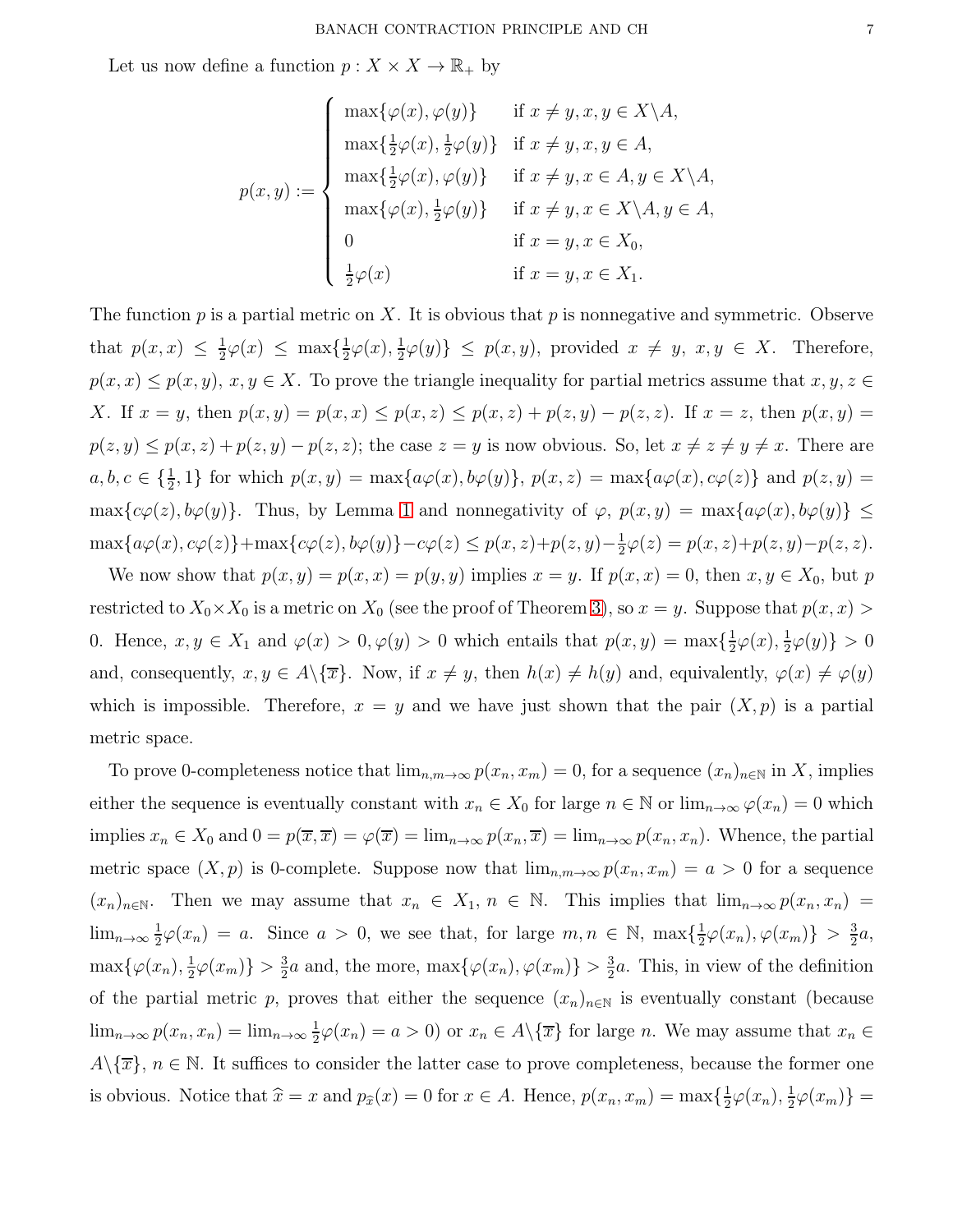### 8 P.MAĆKOWIAK

 $\max\{\frac{1}{2}$  $\frac{1}{2}h(x_n), \frac{1}{2}$  $\frac{1}{2}h(x_m)$  and, since the sequence  $(x_n)_{n\in\mathbb{N}}$  is Cauchy,  $a = \lim_{n\to\infty} \frac{1}{2}$  $\frac{1}{2}h(x_n) = \frac{1}{2}\hat{h}$  for some  $\widehat{h} \in h(A\setminus \{\overline{x}\})$ , due to closedness of the image  $h(A\setminus \{\overline{x}\})$  as a subset of [0, 1]. Let  $\widehat{h} = h(x)$  for some (unique)  $x \in A \setminus {\overline{x}}$ . We have  $\lim_{n \to \infty} p(x_n, x) = \lim_{n \to \infty} \max{\frac{1}{2}}$  $\frac{1}{2}h(x_n), \frac{1}{2}$  $\frac{1}{2}h(x)$ } =  $\frac{1}{2}$  $\frac{1}{2}h(x) = p(x, x) =$ a, which, taking into account that  $\lim_{n\to\infty} p(x_n, x_n) = a$ , shows that  $(X, p)$  is a complete partial metric space. To finish the proof it suffices to verify condition [\(3\)](#page-5-0). Let  $x, y \in X \backslash A$ . Then, for some  $a, b \in \{0, \frac{1}{2}\}$  $\{\frac{1}{2},1\}, p(T(x),T(y)) = \max\{a\varphi(T(x)), b\varphi(T(y))\} \leq \alpha \max\{a\varphi(x), b\varphi(y)\} \leq \alpha p(x, y).$  If  $x \in A$  and  $y \in X \backslash A$ , then  $\frac{1}{2}\varphi(T(x)) = \frac{1}{2}\varphi(x) = p(x,x)$  and  $\varphi(T(y)) \leq \alpha\varphi(y) \leq \alpha p(x,y)$ , from which we get  $p(T(x), T(y)) \leq \max\{\frac{1}{2}\}$  $\frac{1}{2}\varphi(T(x)), \varphi(T(y))\} \leq \max\{\alpha p(x, y), p(x, x)\}$  (the case  $y \in A$  and  $x \in X \backslash A$  is symmetric). For  $x, y \in A$ ,  $p(T(x), T(y)) = \max\{\frac{1}{2}\}$  $\frac{1}{2}\varphi(T(x)),\frac{1}{2}$  $\frac{1}{2}\varphi(T(y))\}$  =  $\max\{\frac{1}{2}$  $\frac{1}{2}\varphi(x),\frac{1}{2}$  $\frac{1}{2}\varphi(y)\} = \max\{p(x,x), p(y,y)\}.$  The claim follows.

3.3. Bessaga theorem for partial metric spaces and CH. If CH is true, the partial metric space constructed in the proof of Theorem [6](#page-5-1) is complete. However, if the set of fixed points, that is,  $A$  is uncountable and we do not know whether it is of cardinality continuum, then it may happen that  $h(A)$  is not bijective with any closed subset of R. Recall that according to the Cantor-Bendixson theorem uncountable closed subsets of  $\mathbb R$  contain perfect subsets (see [\[13\]](#page-8-16) or [\[14\]](#page-8-17) for set–theoretical or topological definitions and theorems used in this subsection). It is well-known that perfect subsets of  $\mathbb R$  are of cardinality c. In view of Theorem [6,](#page-5-1) it turns out that CH is equivalent to the statement: for any fixed  $\alpha \in (0,1)$ , if  $A \neq \emptyset$  is a set with card(A)  $\leq \mathfrak{c}$ , then there exists a partial metric p on A such that the partial metric space  $(A, p)$  is complete and the identity mapping  $Id(x) := x, x \in A$ , satisfies the condition  $p(Id(x), Id(y)) \leq \max\{\alpha p(x, y), p(x, x), p(y, y)\},$  $x, y \in A$ . Observe that the inequality  $p(Id(x), Id(y)) \leq \max\{\alpha p(x, y), p(x, x), p(y, y)\}, x, y \in A$ , is equivalent to  $p(x, y) \le \max\{p(x, x), p(y, y)\}, x, y \in A$ . We summarize the above discussion in the last theorem in this paper.

Theorem 7. *The following statements are equivalent:*

- <span id="page-7-0"></span>(1) *CH holds, that is, for any set A, if*  $\aleph_0 < \text{card}(A) \leq \mathfrak{c}$ *, then*  $\text{card}(A) = \mathfrak{c}$ *,*
- (2) *for each set* A *whose cardinality does not exceed* c *there exists a partial metric* p *on* A *such that the partial metric space*  $(A, p)$  *is complete and it holds*  $p(x, y) \leq \max\{p(x, x), p(y, y)\},$  $x, y \in A$ .

*Proof.* By Theorem [6,](#page-5-1) validity of CH implies statement [\(2\).](#page-7-0) Suppose that  $(A, p)$  is a complete partial metric space such that  $p(x, y) \le \max\{p(x, x), p(y, y)\}\$ ,  $x, y \in A$ . It suffices to show  $\aleph_0 < \text{card}(A) \le \mathfrak{c}$ implies card(A) = c. Let  $f(x) := p(x, x)$ ,  $x \in A$ . Observe that  $f(x) \neq f(y)$  for  $x \neq y$  - this follows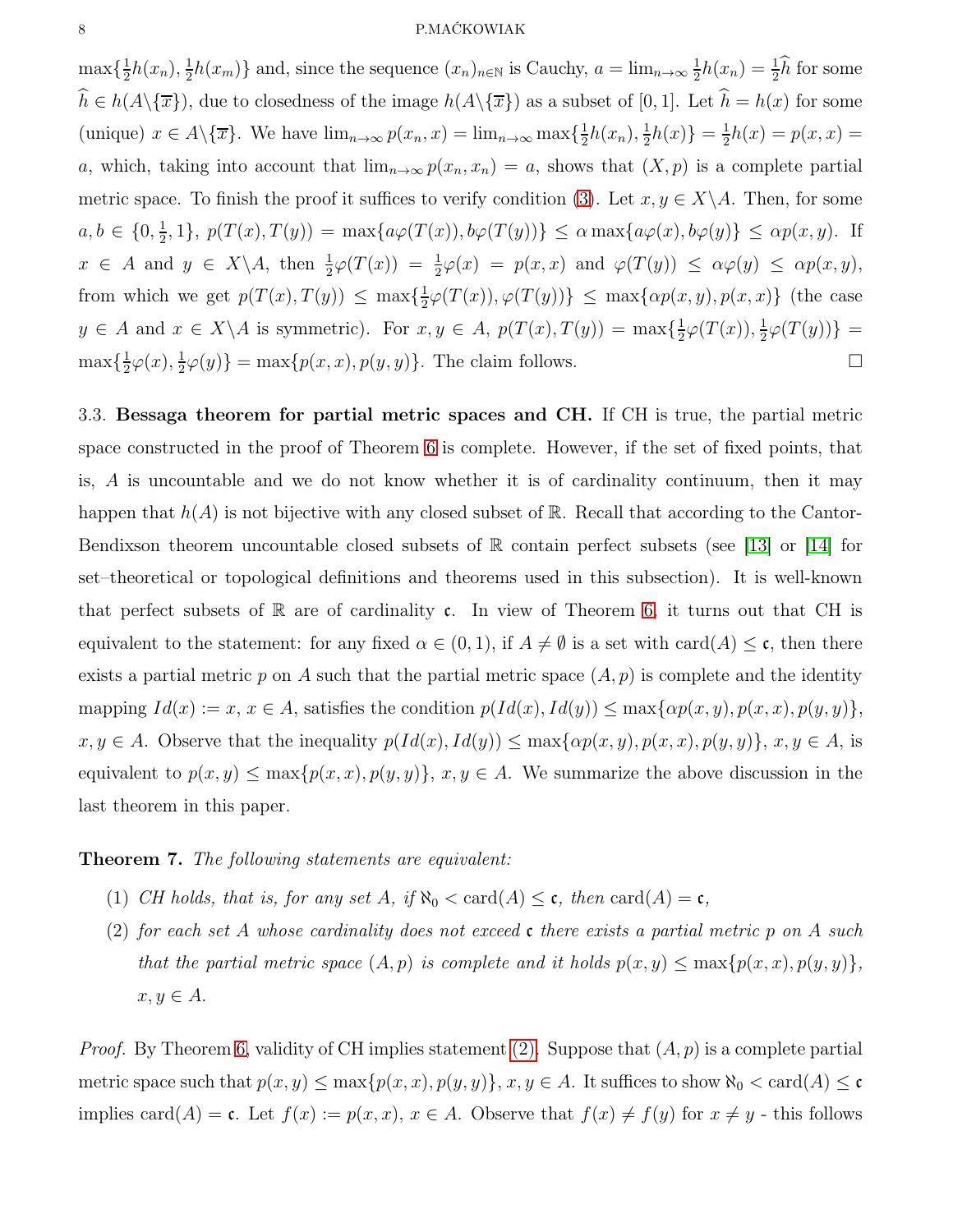from definition of a partial metric. Hence, f is injective and it maps A onto  $f(A) \subset \mathbb{R}$ . We shall show that  $f(A)$  is a closed subset of R. Let  $(y_n)_{n\in\mathbb{N}}$  be a sequence in  $f(A)$  that converges to some  $y \in \mathbb{R}$ . For each  $n \in \mathbb{N}$  there is  $x_n \in A$  with  $f(x_n) = y_n$ . Observe that  $y_n = f(x_n) = p(x_n, x_n) \le$  $p(x_n, x_m) \le \max\{p(x_n, x_n), p(x_m, x_m)\} = \max\{f(x_n), f(x_m)\} = \max\{y_n, y_m\}.$  Hence, the sequence  $(x_n)_{n\in\mathbb{N}}$  is a Cauchy sequence in  $(A, p)$  with  $\lim_{m,n\to\infty} p(x_n, x_m) = y$ . By completeness of  $(A, p)$ , there is  $x \in A$  such that  $\lim_{n\to\infty} p(x_n, x) = p(x, x) = y$ . From this it follows that  $y \in f(A)$  and  $f(A)$  is a closed uncountable subset of R. By the Cantor-Bendixson theorem,  $\mathfrak{c} \leq \text{card}(f(A)) \leq \mathfrak{c}$ . Equality card $(f(A)) = \mathfrak{c}$  follows from the Cantor-Bernstein theorem. But A and  $f(A)$  are of the same cardinality, so card $(A) = \mathfrak{c}$ .

### **REFERENCES**

- <span id="page-8-8"></span><span id="page-8-0"></span>[1] I.Altun, H.Simsek, F.Sola, Generalized contractions on partial metric spaces, Topology Appl. 157(2010), 2778– 2785.
- <span id="page-8-14"></span>[2] C.Bessaga, On the converse of the Banach fixed-point principle, Colloq. Math. 7(1959), 41–43.
- <span id="page-8-9"></span>[3] D.Bugajewski, P.Maćkowiak, R.Wang, On compactness and fixed point theorems in partial metric spaces, to appear in Fixed Point Theory
- <span id="page-8-15"></span>[4] D.Bugajewski, R.Wang, On the topology of partial metric spaces, Math. Slovaca, 70(2020), 135–146.
- <span id="page-8-5"></span>[5] S.Cobzaş, Fixed points and completeness in metric and in generalized metric spaces, J. Math. Sci. 250(2020), 475–535.
- <span id="page-8-11"></span>[6] K.Deimling, Nonlinear functional analysis, Berlin, Springer, 1985.
- <span id="page-8-12"></span>[7] X.Ge, S.Lin, Completions of partial metric spaces, Topology Appl. 182 (2015), 16–23.
- <span id="page-8-1"></span>[8] S.Han, J.Wu, D.Zhang, Properties and principles on partial metric spaces, Topology Appl., 230(2017), 77–98.
- <span id="page-8-10"></span>[9] P.Hitzler, A.K.Seda, A "converse" of the Banach contraction mapping theorem, Journal of Electrical Engineering 52(2001), 3–6.
- <span id="page-8-6"></span>[10] D.Ilić, V.Pavlović and V.Rakočević, Some new extensions of Banach's contraction principle to partial metric space, Appl. Math. Lett. 24(2011), 1326–1330.
- <span id="page-8-2"></span>[11] J.Jachymski, A short proof of the converse to the contraction principle and some related results, Topol. Methods Nonlinear Anal. 15(2000), 179–186.
- <span id="page-8-16"></span>[12] L.Janos, A converse of Banach's contraction theorem, Proc. Amer. Math. Soc. 16(1967), 287–289.
- <span id="page-8-17"></span>[13] A.S.Kechris, Classical descriptive set theory, Springer-Verlag, New York, 1985.
- <span id="page-8-3"></span>[14] K.Kuratowski, Introduction to set theory and topology, Pergamon Press, Oxford, 1961.
- <span id="page-8-7"></span>[15] S.Leader, A topological characterization of Banach contractions, Pacific J. Math. 69(1977), 461–466.
- <span id="page-8-4"></span>[16] S.G.Matthews, Partial metric topology, in: Papers on general topology and applications, Flushing, NY, 1992, in: Ann. New York Acad. Sci., vol.728, New York Acad.Sci., New York, 1994, 183–197.
- <span id="page-8-13"></span>[17] P.R.Meyers, A converse to Banach's contraction theorem,J. Res. Natl. Bur. Stand. 71B(1967), 73–76.
- [18] V.Mykhaylyuk, V.Myronyk, Compactness and completeness in partial metric spaces, Topology Appl. 270(2020), 106925.